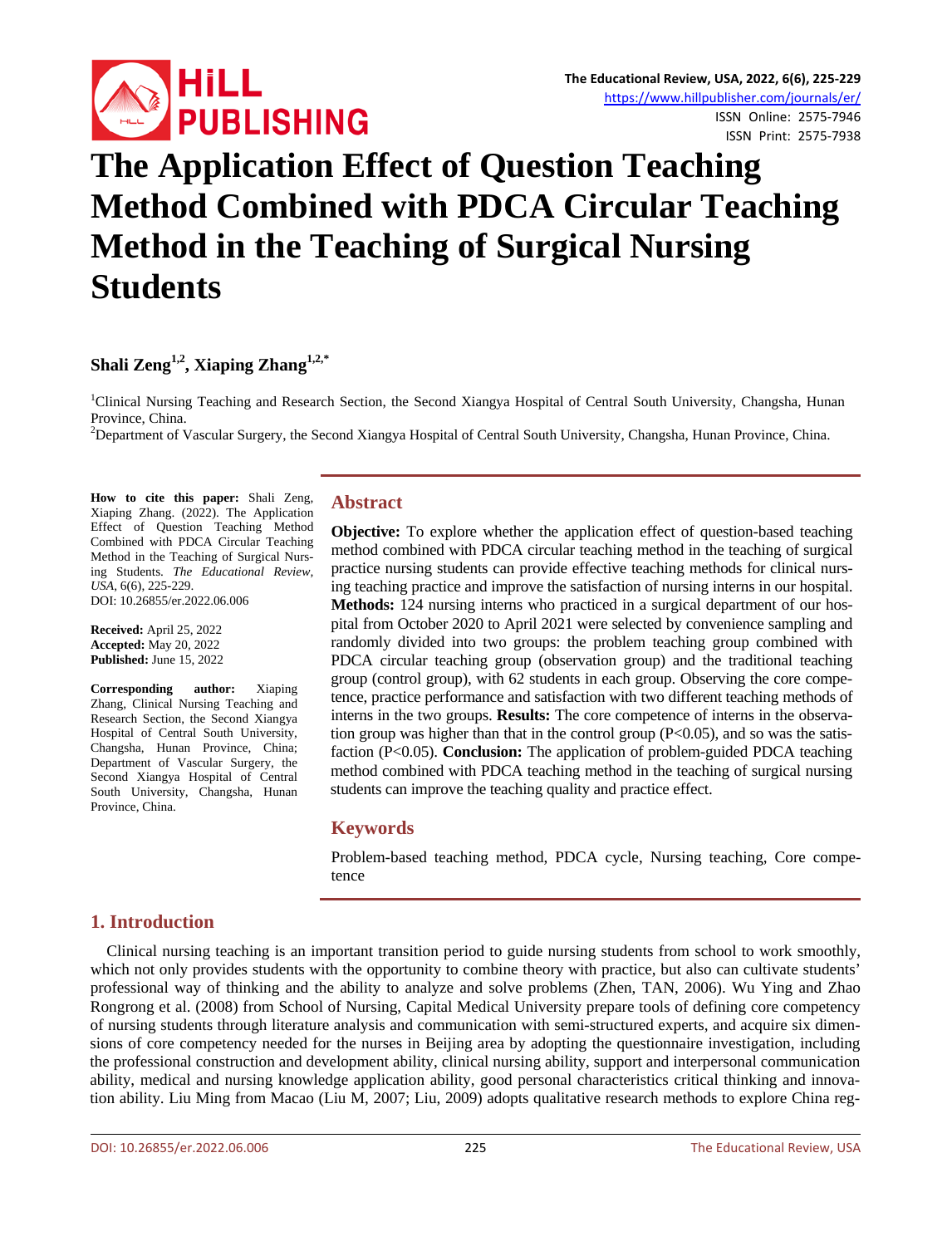istered nurse core strength, including seven dimensions such as critical thinking and research system, clinical nursing, leadership, interpersonal relationships, ethical or legal practice, professional development and teaching practice. The nurse core competence evaluation questionnaire developed by Huber et al. (Hu Bo, 2011) includes five dimensions such as good personal qualities, clinical nursing competence support and interpersonal communication ability, critical clinical thinking competence, professional construction and development competence. The research results of domestic nursing researchers show that the overall situation of nursing students' core competence is not satisfactory, which is manifested as critical thinking ability, scientific research ability, innovation ability, interpersonal communication and cooperation ability, education consulting and leadership ability, etc., which need to be further improved (Tu, 2014; Wang, 2013; Zhao, 2014; Wang, 2013; Tu, 2013).

Problem-based teaching method is a kind of problem-centered teaching methods, using nursing process as the main line, which makes students to analyze problems and organize knowledge according to nursing process to achieve goals of comprehensive grasp of knowledge. The traditional teacher-lecturing teaching will be replaced by teaching with discussion between teachers and students, and the traditional teacher-centered teaching method will be instead by the teacher-guided and student-subjected method (Tian, 1997). This method can fully mobilize the enthusiasm of students to actively participate in learning and improve their ability to analyze and solve problems.

PDCA (plan-do-check-act) is a basic operation mode of total quality management system (TQMS), which was first developed by Hugh Hart in Economic Control of Quility of Manufacturing and improved and developed by The American quality management expert Dr. Deming. Subsequently the PDCA cycle concept was formally proposed, which mainly includes four stages of planned, implementation, inspection and treatment, and it was one of the quality management methods recognized by the management circle at present (Yang An-Yu, 2010). A comparison was made by Wimuttipanya, J (Jittawisut, 2019) between 62 students in a university who used PDCA quality cycle to monitor and evaluate the teaching process of practice, and statistical differences were found between before and after use. Dam, M. (2020) found that teachers can better promote teaching and learning and improve the quality of education by using PDCA circular teaching method to design the teaching framework. This topic intends to explore the application effect of PDCA circular teaching method in the teaching of surgical nursing students in our hospital.

## **2. Methods**

#### **2.1 Materials and Methods**

According to the general requirements of statistics, combined with the data of the cross-sectional survey results of this study, it is stipulated that the test level  $\alpha$ =0.05, the test efficiency is 0.90, and the look-up Zα=1.645. Zβ=1.28, so the sample size n1= N2 55. In order to ensure sufficient sample size after termination and withdrawal of a certain amount of cases, the sample size was increased by 10%. Finally, 124 intern nursing students who came to our department from October 2020 to April 2021 were selected as the research objects and randomly divided into observation group and control group, with 62 students in each group. Control group: 52 girls, 10 boys; There was no statistically significant difference in theoretical scores between the two groups of nursing students, and the professional titles of the teachers were all chief nurses or above. The baseline data were balanced and comparable.

#### **2.2 Teaching method**

The two groups are taught by the same teacher. The control group is taught by the head nurse of the department and the general teacher according to the teaching syllabus and the traditional teaching mode. The teachers of each class complete the teaching tasks according to the teaching plan of the department. The teachers carry out small lectures every week, organize teaching rounds once a month, and complete the theory and operation assessment of students before leaving the course.

The experimental group was taught by question teaching method combined with PDCA circular teaching method, one-to-one teaching with the class, the specific measures are as follows:

Teaching Plan: Setting up a teaching management team composed of the head nurse and the teacher to achieve hierarchical management. All teachers were trained uniformly. According to the teaching syllabus and teaching plan, closely combined with the content and chapters of the textbook, teachers find out the key problems students should master, and carefully design a set of problems or cases. The setting of the problem is generally divided into 3 levels, the first level is to ask the student to grasp the outline of the teaching material, to solve the key and difficult points in the problem. The problem of this level should be arranged and solved before class through self-study by students. The second level is around the key difficulty setting two or three typical problems. The third level is the knowledge inner link. The title should include the main nursing process, which runs through the old and new knowledge, making the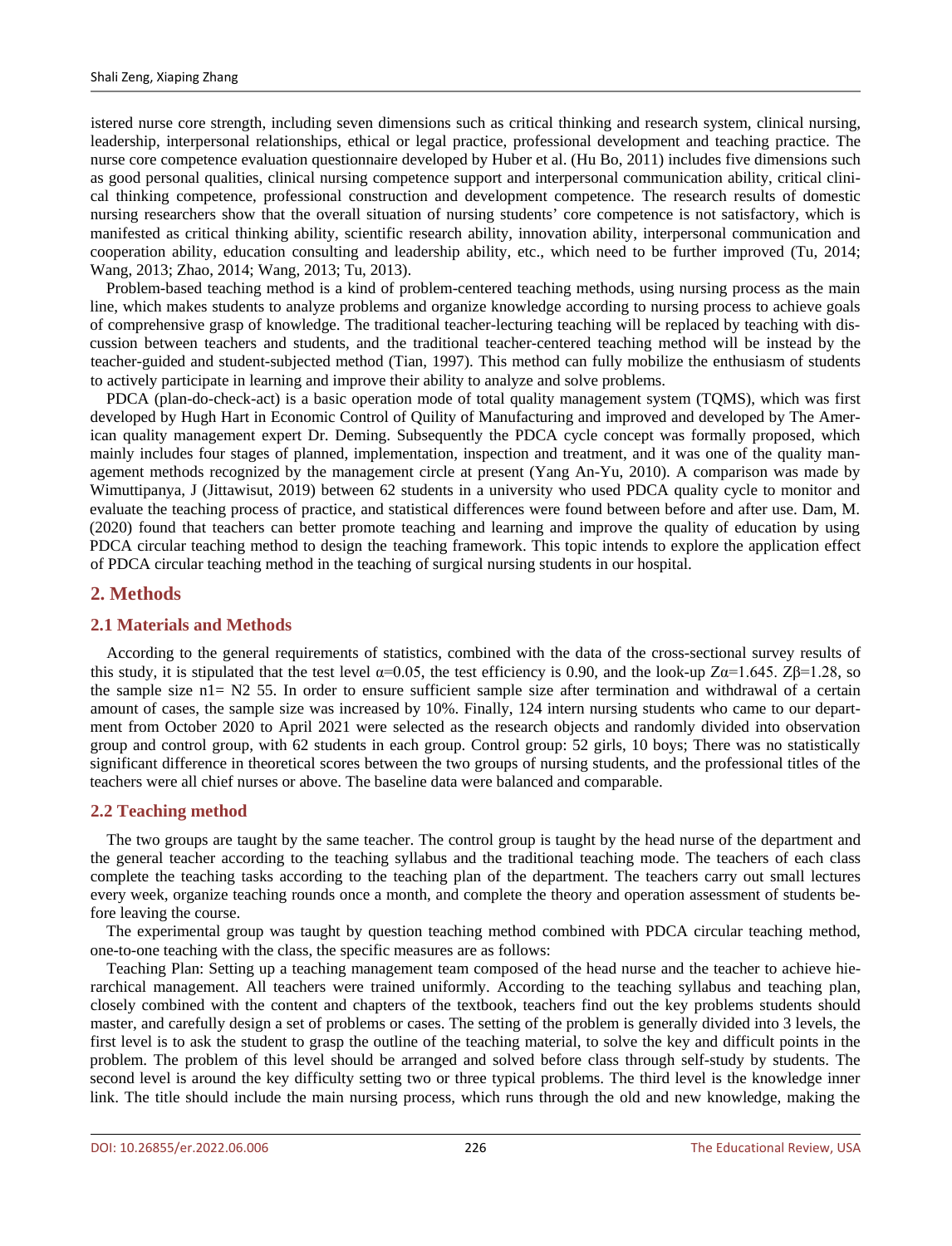student to acquire new knowledge by reviewing the old. The teaching goal is to cultivate interns who have critical thinking ability, interpersonal communication ability, clinical nursing ability, core competence of self-development capacity. The teaching plan should be formulated in detail, and the theoretical knowledge and clinical operation techniques that need to be mastered and understood every week should be outlined, so that the students can ask clinical questions by themselves, and collect, analyze and classify data with the questions as planned.

Teaching: (1) The students preview the teaching materials, look up relevant materials and complete the first level of questions by themselves. (2) Inspiring and guiding students to discuss the problems at the second and third levels in class. In the discussion, teachers should encourage students to think actively and have the courage to put forward their own opinions. Teachers should give appropriate inspiration and guidance in the whole process. (3) Resolving doubts and summarization. The teacher summarizes the key and difficult points in the textbook according to the students' speeches and discussions as well as their own preparation for answers to questions. (4) The internship rotation cycle is one month, and the simple explanation will be given in the form of small classes once a week. To understand the theory of knowledge, under the principle of hospital rules and regulations, protecting the patient's privacy protection and psychological needs of nursing basic literacy was the teaching point. (5) Adopting the bedside teaching ward-round, demonstrate clinical nursing operation and interpretation of the relevant theoretical knowledge, including the matters needing attention, etc. In view of the students' questions, conclusions would be made by teachers' and students' discussion. At the same time, under the guidance of teachers, nursing students choose cases by themselves, and carry out clinical practice ability training, practice basic operations and a nursing ward round before the department.

Teaching inspection: After 2 weeks of practice, the unified assessment of theoretical knowledge and practical operation ability is carried out to check the nursing students' mastery of theoretical knowledge and proficiency of operation skills. The forum is held for the exchange and discussion between nursing students and teaching teachers. Both nursing students and teaching teachers can put forward problems and solutions to each other, so as to achieve the purpose of teaching and learning.

#### **2.3 Teaching treatment**

Comparing the gap between teaching plan objectives and assessment results, solving problems, analyzing causes and summarizing experience to provide basis for the development of the second PDCA cycle teaching plan. Each group of nursing students completed the PDCA cycle twice during the internship in our department.

Statistical methods SPSS17.0 statistical software was used for statistical analysis and percentage of mean standard deviation was used for statistical description. Two groups of interns in the overall competence and all dimensions of the score of independent sample were analyzed by T test. By repeated measurement variance analysis, the students' scores in the entry and exit courses, the teachers' evaluation and the students' self-evaluation of the overall endurance and the scores of each dimension were all bilateral probability, and P<0.05 was considered as statistically significant difference.

#### **3. Results**

| Tranches                                                                                      | <b>Tests Grade</b> | Operating practice         | t                  | p        |        |  |  |  |
|-----------------------------------------------------------------------------------------------|--------------------|----------------------------|--------------------|----------|--------|--|--|--|
| Observation group                                                                             | $46.32 \pm 5.65$   | $32.51 \pm 4.20$           | $-11.223$          | < 0.05   |        |  |  |  |
| Controlgroup                                                                                  | $39.21 \pm 7.89$   | $29.10 \pm 3.31$           |                    |          |        |  |  |  |
| Table 2. Comparison of core competence between the two groups of nursing students $(x \pm s)$ |                    |                            |                    |          |        |  |  |  |
| Dimension                                                                                     | Entry score        | Tranches                   | Goal               |          | p      |  |  |  |
| Total                                                                                         | 220                | Observation group          | $105.50 \pm 0.50$  | $-3.767$ | < 0.05 |  |  |  |
|                                                                                               |                    | Control group              | $122.61 \pm 36.98$ |          |        |  |  |  |
| Critical thinking                                                                             | 30                 | Observation group          | $14.63 \pm 3.30$   | $-3.180$ | < 0.05 |  |  |  |
|                                                                                               |                    | and research Control group | $17.05 \pm 4.19$   |          |        |  |  |  |
| Clinical care                                                                                 | 40                 | Observation group          | $17.25 \pm 5.23$   | $-3.867$ | < 0.05 |  |  |  |
|                                                                                               |                    | Control group              | $20.97 \pm 5.81$   |          |        |  |  |  |

#### **Table 1. Comparison of total practice results of nursing students between the two groups (x**±**s)**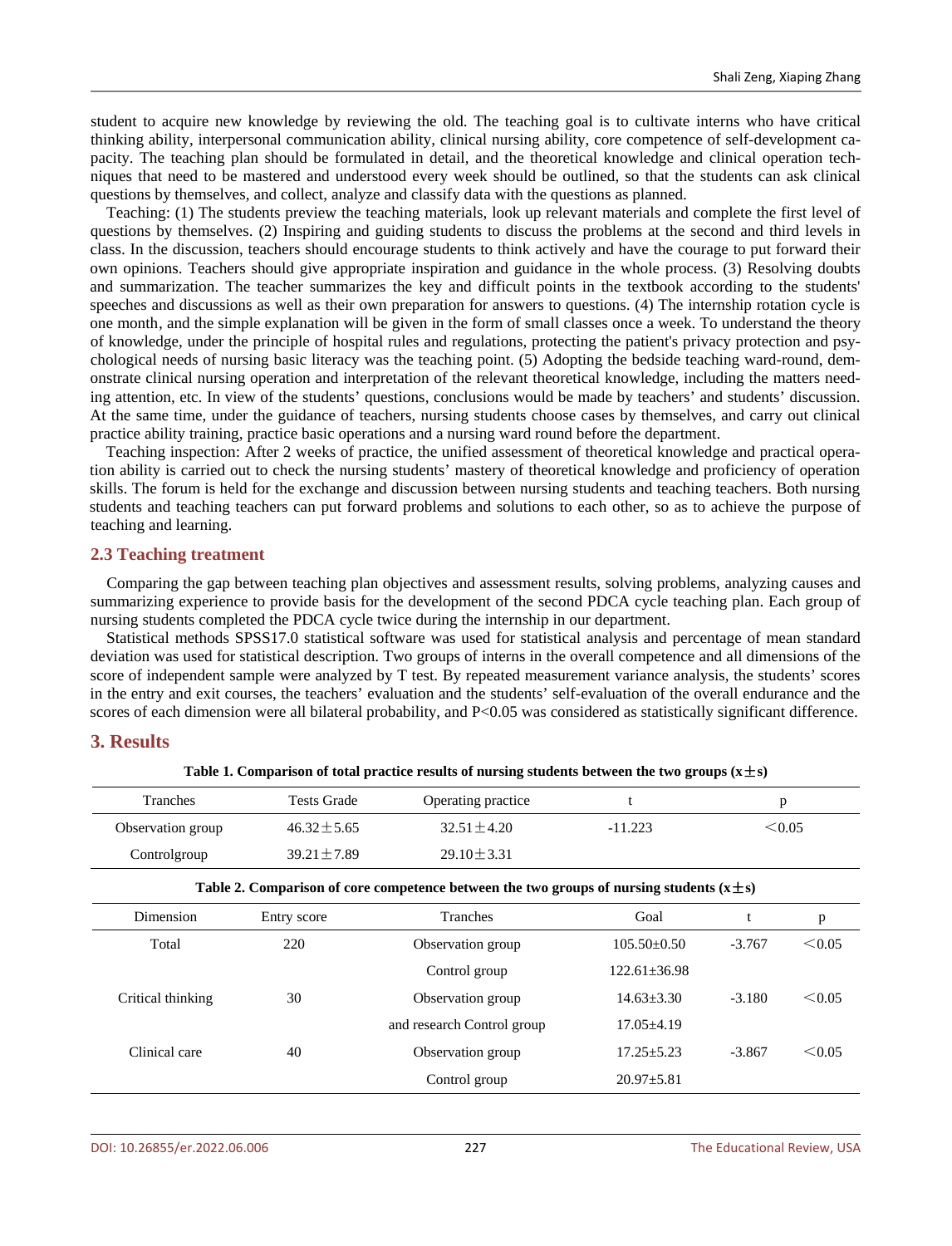Shali Zeng, Xiaping Zhang

| Leadership    | 36 | Observation group             | $16.05 + 4.71$ | -4.974   | $\leq 0.05$ |
|---------------|----|-------------------------------|----------------|----------|-------------|
|               |    | Control group                 | $21.22 + 4.58$ |          |             |
| Interpersonal | 32 | Observation group             | $17.40 + 3.23$ | $-1.274$ | < 0.05      |
|               |    | <b>Relation Control group</b> | $18.02 + 4.49$ |          |             |
| Ethical and   | 32 | Observation group             | $17.34 + 4.45$ | $-2.23$  | < 0.05      |
|               |    | legal practice Control group  | $19.53 + 5.53$ |          |             |
| Professional  | 24 | Observation group             | $12.31 + 4.12$ | $-1.34$  | < 0.05      |
|               |    | Development Control group     | $13.19 + 4.45$ |          |             |
| Educational   | 24 | Observation group             | $11.72 + 3.22$ | $-2.48$  | < 0.05      |
|               |    | Counseling Control group      | $13.21 + 4.31$ |          |             |
|               |    |                               |                |          |             |

**Table 3. Comparison of teaching satisfaction between the two groups of nursing students**  $(x \pm s)$ 

| Tranches          | Means          | T-value  | P-value |
|-------------------|----------------|----------|---------|
| Observation group | $89.83 + 5.39$ | $-4.855$ | < 0.05  |
| Controlgroup      | $94.67 + 3.28$ |          |         |

## **4. Discussion**

The disadvantages of the traditional clinical practice teaching management mode are mainly shown in the following aspects. First, the traditional teaching is the teacher-centered. With the development of medical education, the teaching center has been transferred to the student (Li, 2008; Yan, 2017), but the existing management mode is still the teacher as the center, the students in a subordinate position, it is difficult for them to actively participate in the whole management process, which will inevitably affect the learning enthusiasm, initiative and creativity of students, thus affecting the teaching effect. Second, the teaching closed loop has been formed in the existing teaching mode which was a top-down management system, so it is difficult to receive the teaching evaluation feedback from nursing students. Only when the closed-loop of the teaching process was formed, the teaching reserves phase could be guided by the teaching evaluation feedback, forming a virtuous cycle of sustainable development, and constantly improving the quality of teaching (Zhang, 2018; Wu, 2020). Thirdly, the key points of management implementation are not clear. Interns have clear requirements for teaching effects in practice. The traditional management mode often emphasizes the control of key points of influence quantity, but neglects the control of key points of influence quality (Dong, 2019; Yan, 2020), which is not conducive to interns' mastery of relevant theoretical knowledge and practical skills.

Application of problem-based teaching combined with PDCA circulation law in nursing teaching, is proposed to improve nursing students' ability of mastering the theoretical knowledge skills and the teaching method of satisfaction, standardize the nursing teaching practice process, prompt nursing students to actively explorative study, improve the clinical teaching effect of each department (Sui, 2020). The results of this study showed that the theoretical knowledge scores and practical operation scores of nursing students in the observation group were higher than those in the control group (P<0.05), which confirmed that the combination of the problem-guided teaching method and PDCA round-guided teaching method played a positive role in improving students' learning initiative. In addition, the core competence of nursing students in the observation group was also higher than that in the control group  $(P<0.05)$ , which also indicated that the combination of the problem-solving teaching method with PDCA circular teaching method could improve the communication learning interest, active thinking and problem-solving ability of nursing students. Finally, from the perspective of satisfaction, the satisfaction of the observation group was higher than that of the control group (P<0.05), indicating that this innovative teaching mode was more popular among nursing students.

In conclusion, compared with the traditional teaching methods, combining the problem-solving teaching method with PDCA circular teaching method in the teaching of surgical nursing students can stimulate the learning initiative of nursing students and improve their ability to analyze and solve problems. In addition, the problem teaching method combined with PDCA circular teaching method is helpful to promote mutual communication between teachers and students, and ultimately achieve a satisfactory teaching effect.